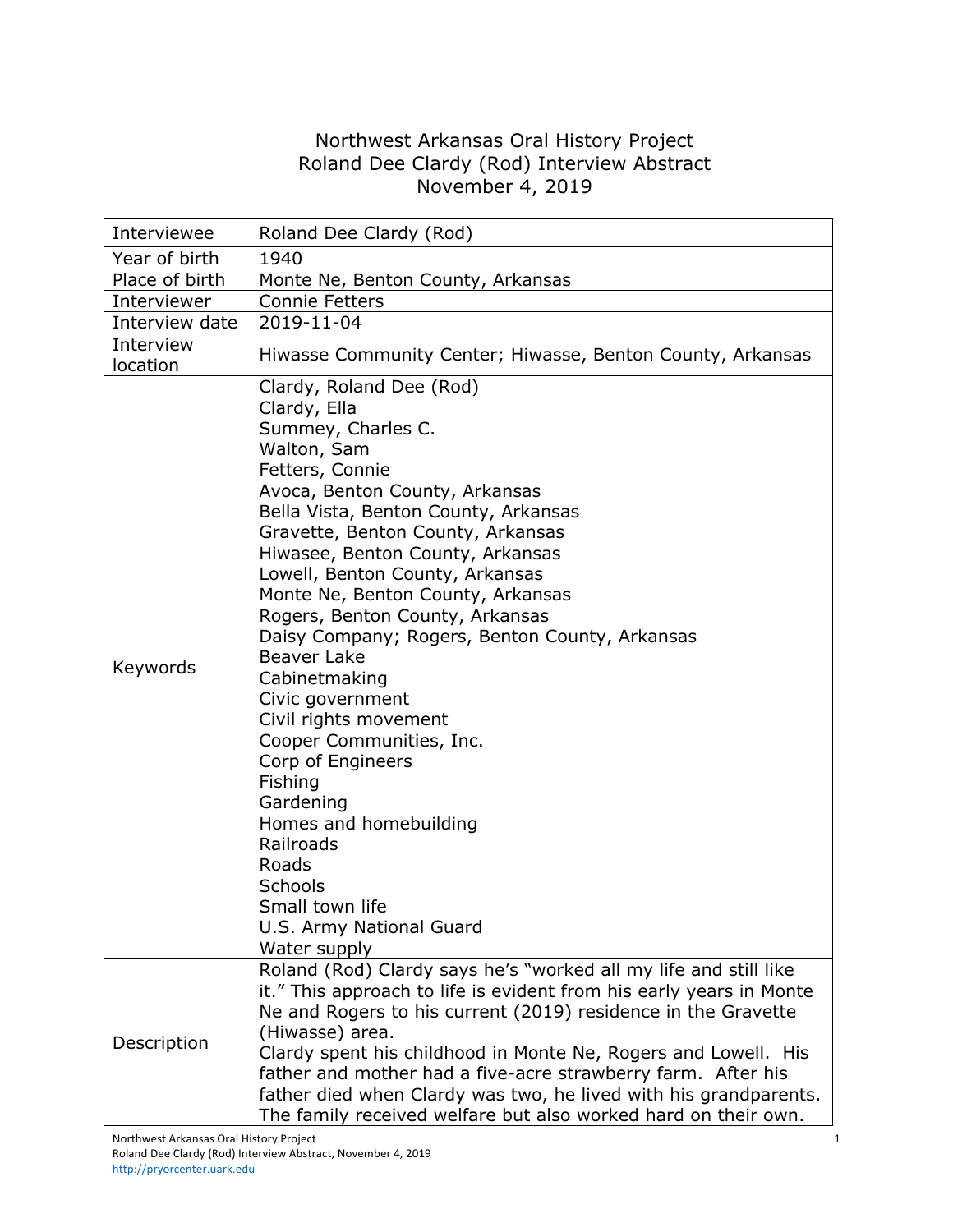| Their unpainted, two-story home had no electricity or water. In     |
|---------------------------------------------------------------------|
| the winter snow came through the cracks so the second story         |
| could not be used. But in the fall, Clardy's sisters slept there so |
| their bedroom could be used to smoke the hog that they              |
| butchered. Grandmother had a garden and taught him to cook          |
| when he was five. The wood stove assured hot water and kept         |
| food warm. By age nine Clardy was working at the Snack Shack        |
| Grill; by eleven at one of Rogers' grocery stores; and later at the |
| IGA. He hunted along what today is Dixieland Road.                  |
| Clardy shares stories living in Monte Ne during the 1940s and       |
| 1950s. He recalls the people he knew, and discusses businesses,     |
| railroads, roads, and buildings that remained after the earlier     |
| attempt to make Monte Ne a resort. Living in Monte Ne before        |
| the construction of Beaver Lake, Clardy's family and other          |
| residents fished and boated on the nearby creeks and river.         |
| Clardy and his grandfather caught and sold crawdads and             |
| minnows. He carried suitcases up to Miss Armstrong's camp for       |
| girls and then helped with the horses at the camp. Pay was little   |
| or nonexistent, but it was work. Clardy played on the Pyramid       |
| that his uncles help build. Like the visiting tourists, he never    |
| found any treasure. Family members owned and worked at many         |
| of the Monte Ne businesses and hotels. Later, after all the hotels  |
| closed, Clardy would rent one hotel's tower section for a party     |
| with friends.                                                       |
| Living in Rogers when the Corp of Engineers constructed Beaver      |
| Lake, Clardy describes the changing landscape, hardships            |
| displaced families faced, and belief that Monte Ne could have       |
| become the "best tourist place on the Lake." He credits the Lake    |
| with supplying much needed water to the Rogers area to support      |
| development.                                                        |
| Clardy went to school in Lowell and Rogers, graduating from         |
| Rogers High School in 1958. Working at the IGA store, he was        |
| not able to participate in sports. But he found time to load        |
| hayalways working. He made friends with artist Charles C.           |
| Summey.                                                             |
| Following graduation, Clardy went to work at Daisy, into the        |
| National Guard, and back to Daisy. Stories of his service career    |
| include time at Fort Knox during the civil rights events in Little  |
| Rock. Careers in construction, cabinet building, and photography    |
| followed. He and his wife moved to Wichita, Tulsa, Florida, and     |
| South Carolina. But 'home is home' and they returned to             |
| Northwest Arkansas in 1989. He worked with Cooper Companies         |
| to build cabinets, acquired lots in Bella Vista, built custom       |
| homes, and bought a storage business in Hiwasse.                    |
| Currently Clardy serves on the Gravette City Council, working       |
| hard to represent residents of Hiwasse. This position is not his    |
| first civic involvement. He was councilman and mayor of Avoca,      |
| along with serving on the Northeast Benton County Ambulance         |
| Service Board and Avoca Fire Department.                            |
| Clardy believes Highway 549 will greatly change the Gravette        |
|                                                                     |